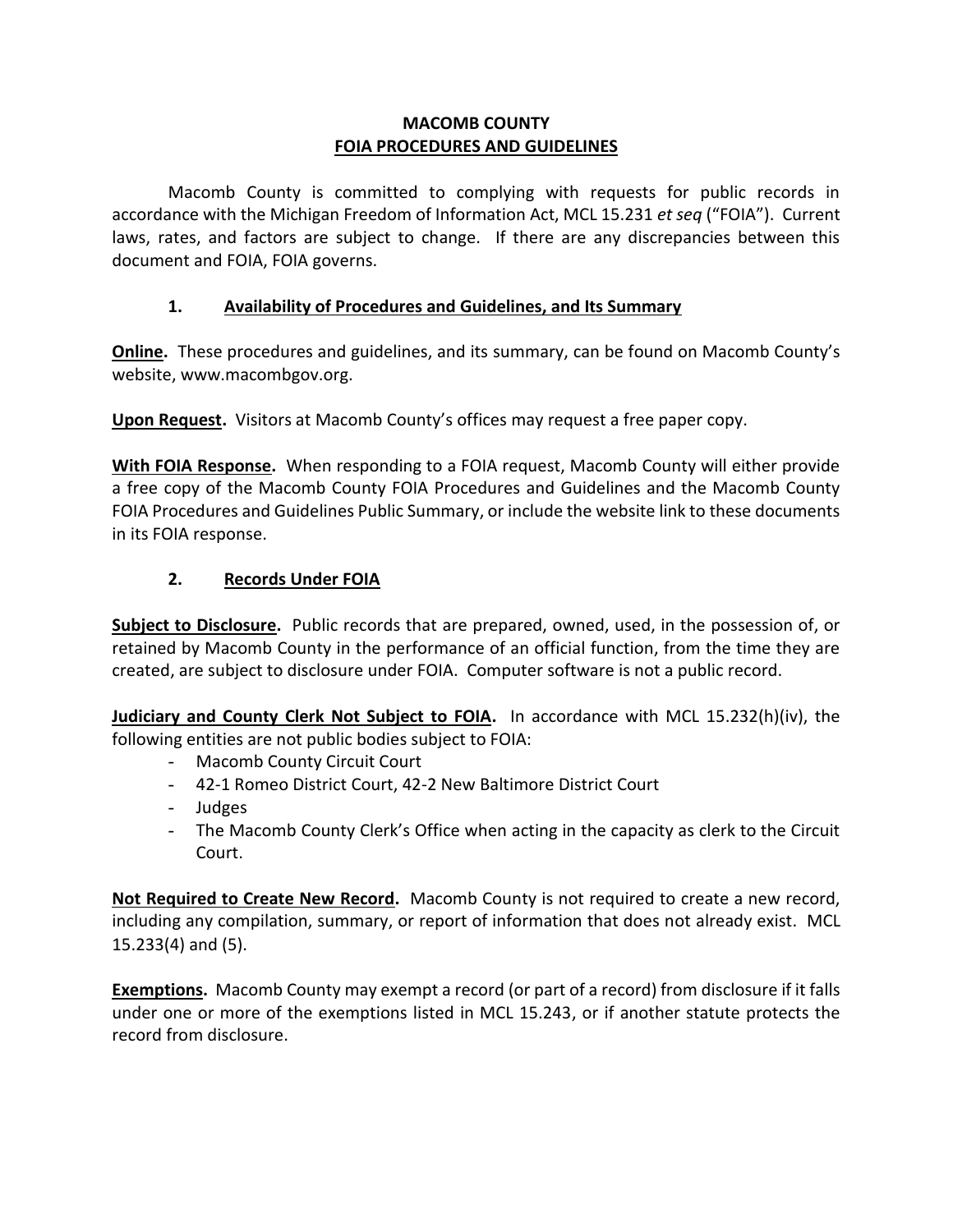#### **3. FOIA Requests**

**Who May Request**. Only an individual, corporation, limited liability company, partnership, firm, organization, association, governmental entity, or other legal entity may make a FOIA request. An individual serving a sentence of imprisonment in a state or county correctional facility in Michigan or any other state, or in a federal correctional facility may not make a FOIA request.

**FOIA Coordinator**. The Macomb County Executive, acting pursuant to the authority at MCL15.236, has designated a member of the Office of Corporation Counsel to act as the FOIA Coordinator for the County and all of its component units. The FOIA Coordinator is to be the central contact for FOIA requests and responses. Upon receipt of a request for public records, The FOIA Coordinator will contact the County department having possession of the subject records and request that copies be forwarded to the Coordinator without delay. The Department shall comply with the Coordinator's request. Where a FOIA request is received directly by a County department, the department shall immediately forward the request and all responsive documents to the FOIA Coordinator. In all cases, the FOIA Coordinator shall make the determination regarding which records, or portions of records, must disclosed, and which records, or portions of records are exempt from disclosure. He or she may, on a case by case basis, authorize other County staff to act as FOIA Officers to accept and process written requests for the County's public records and to approve denials. The Macomb County Executive, through the Office of Corporation Counsel, may develop internal policies that are consistent with State law and these procedures and guidelines to administer the acceptance and processing of FOIA requests.

**How to Request**. FOIA requests must be made in writing and describe the public record(s) sufficiently to enable Macomb County to find the public record(s). In addition, a FOIA request should provide a phone number and email address so that, if necessary, Macomb County can contact the requester to clarify a request. FOIA requests can be sent by mail, fax, or email to the Office of Corporation Counsel.

**Receipt of Request by Macomb County Employee**. If a Macomb County employee receives a verbal request for information that, to the best of the employee's knowledge is available on Macomb County's website, the employee must inform the requestor of this and provide the website address. If a Macomb County employee or officer receives a written FOIA request, he or she must promptly forward it to the Office of Corporation Counsel.

**Requests Delivered to Spam/Junk-Mail**. A written request made by facsimile, electronic mail, or other electronic transmission is not received by a FOIA Coordinator until 1 business day after the electronic transmission is made. An emailed FOIA request delivered to a span/junk-mail folder is not received by Macomb County until one day after the FOIA Coordinator first becomes aware of the request. The FOIA Coordinator will keep a record of the time that the request was delivered and the time that the FOIA Coordinator first became aware of the request.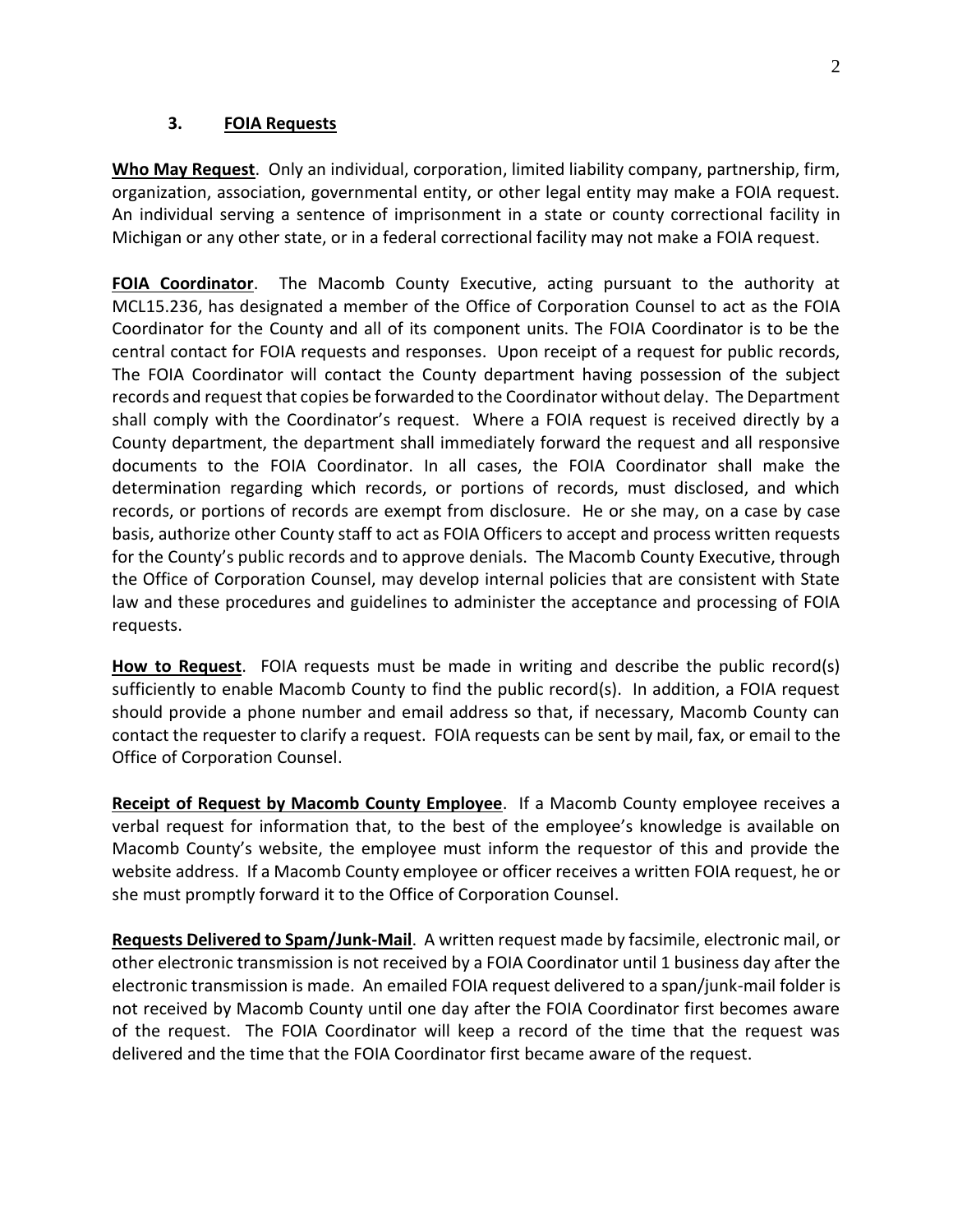**Retention**. The FOIA Coordinator will keep a copy of all written FOIA requests on file for at least one year.

# **4. FOIA Responses**

**Generally**. Macomb County will respond to a FOIA request within five business days after it receives a request by doing one of the following:

- Granting the request.
- Issuing a written notice to the requesting person denying the request.
- Granting the request in part and issuing a written notice to the requesting person denying the request in part.
- Issuing a notice extending for not more than 10 business days the amount of time Macomb County may take to grant or deny the request. Macomb County will not issue more than one extension per request.

**Redactions**. If a record contains material that is not exempt from disclosure as well as material that is exempt from disclosure, Macomb County will separate the exempt and nonexempt material and provide the requestor with the non-exempt material.

**Denials**. If Macomb County denies all or part of a FOIA request, it will issue a signed, written notice that provides:

- The reason under FOIA, or other statute, for the denial.
- If no record exists, a statement that the record does not exist under the name given by the request or by another name reasonably known to Macomb County.
- If Macomb County provides only part of a record, a general description of the material redacted, unless doing so would reveal the contents of the exempt information and thus defeat the purpose of the exemption.
- An explanation of a requestor's further rights as indicated in MCL 15.235(d) and (e).

**Providing Record Electronically**. Macomb County will provide a public record electronically if asked by the FOIA requestor and if the County possesses the technological capacity to reasonably do so.

# **5. FOIA Fees**

**Invoice**. Macomb County may charge a fee for fulfilling a FOIA request. Macomb County may also require a 50% good-faith deposit if an estimated fee exceeds \$50.00. When charging a fee or requiring a deposit, Macomb County will provide the requestor with a detailed itemization of the allowable charges for each of the six fee components, if applicable, within Macomb County's standard FOIA response letter or in another form that complies with FOIA.

**Allowed Fees**. Unless permitted otherwise by law, Macomb County may only charge for: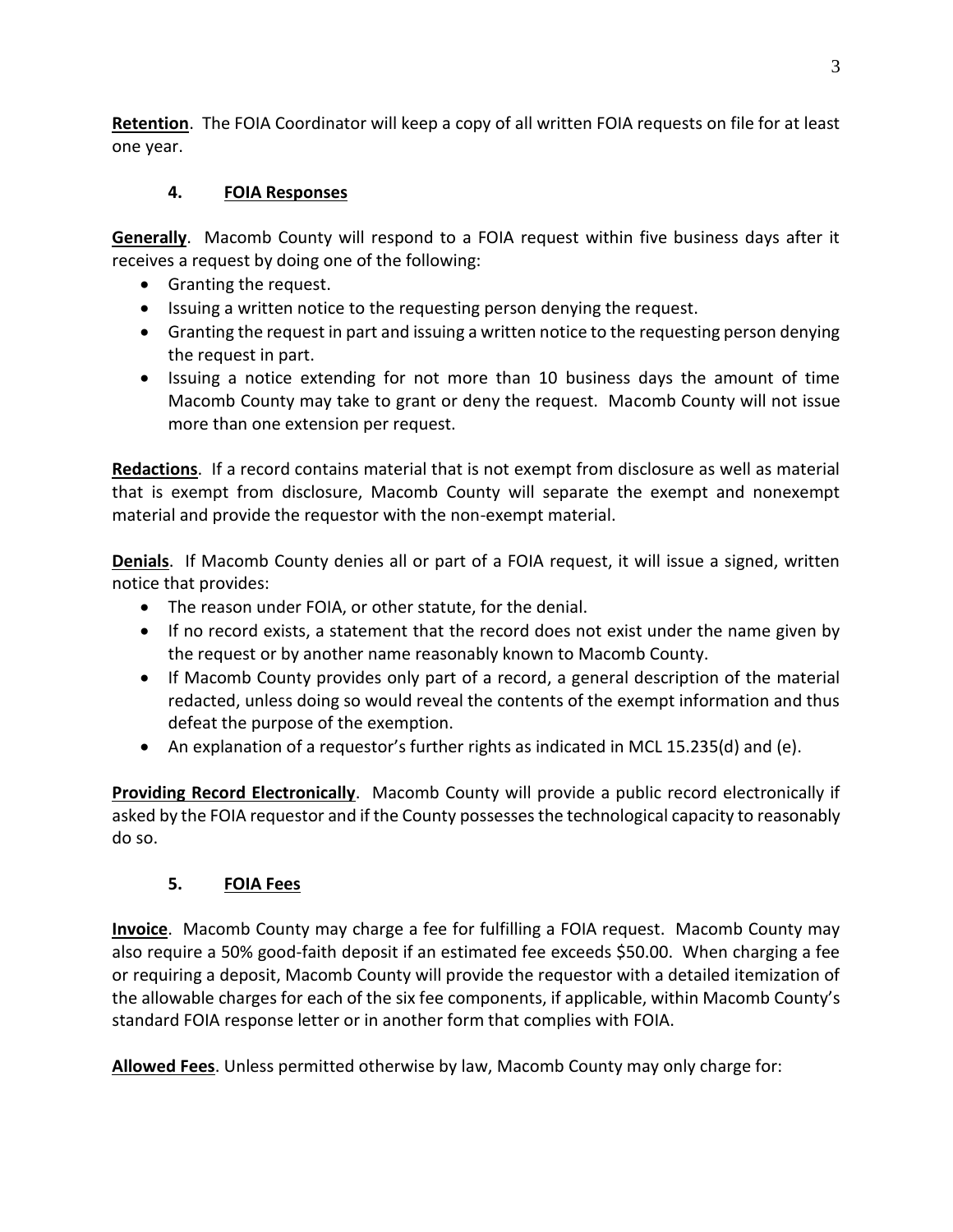- The labor costs for searching, locating, examining, and redacting public records: Macomb County will not charge more than the hourly wage of its lowest-paid employee capable of performing these tasks, and may apply up to a 50% fringe benefit multiplier. Macomb County will calculate these labor costs using time increments of 15 minutes or more, with all partial time increments rounded down. Macomb County will not charge for redacting if it previously redacted the public record and the redacted version is still in Macomb County's possession. Macomb County will not charge for searching, locating, examining, and redacting unless these labor costs exceed \$50.00. Macomb County will provide a requestor with an estimate of these labor costs in compliance with FOIA.
- The labor costs for copying or printing public records, and for transferring records to an electronic format: Macomb County will not charge more than the hourly wage of its lowest-paid employee capable of performing these tasks and may apply up to a 50% fringe benefit multiplier. Macomb County will calculate these labor costs using time increments of 15 minutes or more, with all partial time increments rounded down.
- The actual and most reasonably economical cost of computer discs, computer tapes, or other digital or similar media storage devices for public records provided electronically.
- Paper copies of records, which will not exceed 10 cents per page for standard sized paper. Macomb County will use the most economical means available for making paper copies, including using double-sided printing.
- Mailing costs, which may include the least expensive form of postal delivery confirmation. Macomb County will not charge for expedited shipping or insurance unless the requestor asks for expedited shipping or insurance.

**Record Already on Website**. If Macomb County knows that a requested public record is available on its website, it will send a written response that notifies the requestor of this fact and provides the specific webpage address for the record. Macomb County will not charge any fees for this, but will indicate in its response what the fee would be if the requestor wants a copy of either printed or in an electronic format. Macomb County will provide a copy of the public record upon request and for the fee, which may include a 100% fringe benefit multiplier for any labor costs.

**Fee Reduction for Late Response**. If Macomb County provides a late response, it will reduce labor costs by 5% for each day late, with a maximum 50% reduction if the late response was willful and intentional, or if the written request included language that conveyed a request for information within the first 250 words of the body of a letter, fax, email, or attachment to email, or specifically included the words, characters, or abbreviations for "freedom of information," "information," "FOIA," "copy," or a recognizable spelling of such, or appropriate legal code reference for FOIA, on the front of an envelope, or in the subject line of an email, letter, or fax cover page. Macomb County will indicate the reduction to the requestor.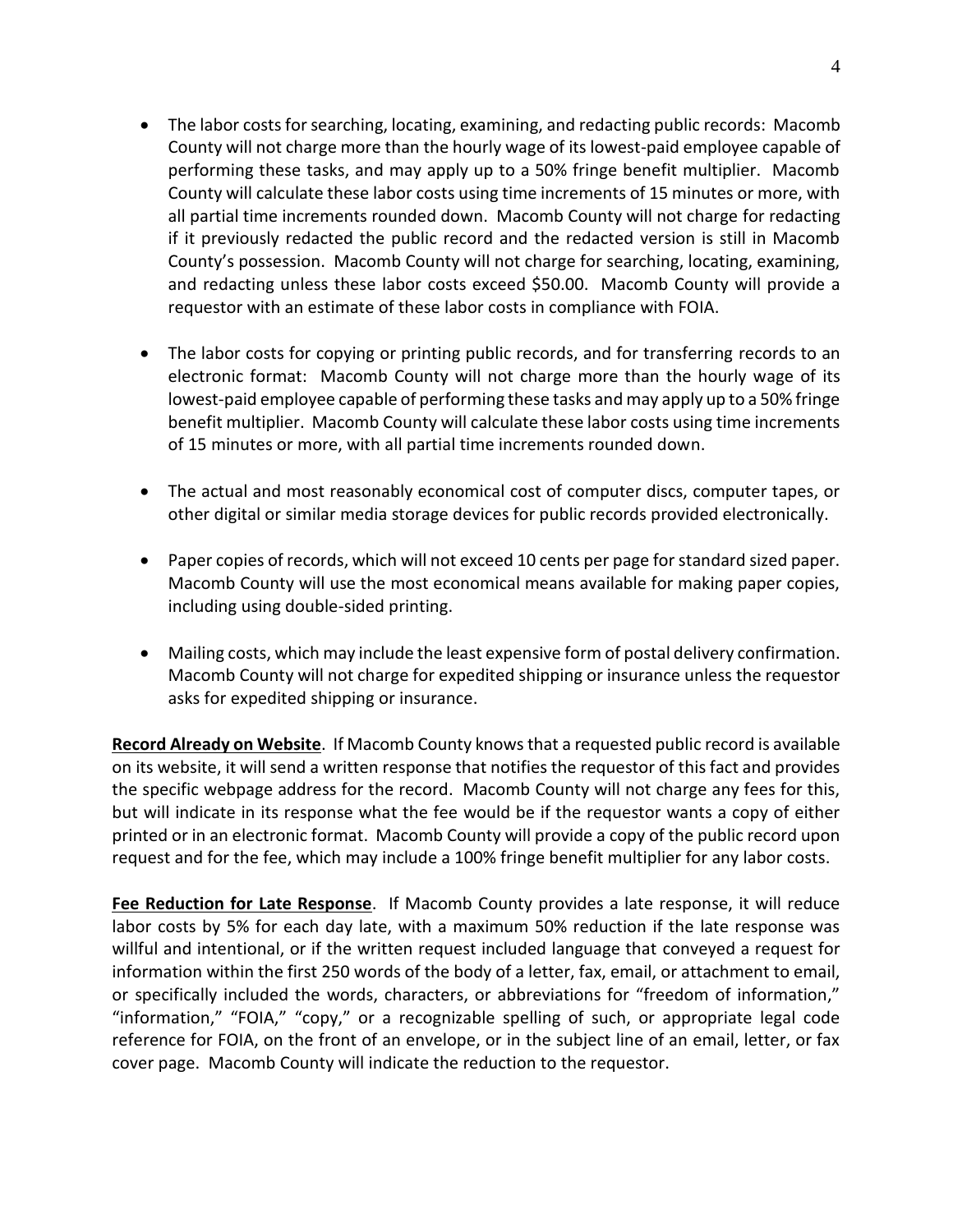**Effect of Non-Payment**. If (1) an individual does not fully pay for public records that Macomb County made available on time, subject to payment, (2) 90 days have passed since Macomb County notified the individual in writing that the records were available, (3) Macomb County provided an estimate for the request, and (4) the final fee did not exceed 105% of the estimated fee, then for the next 365 days after the first request was made, Macomb County may require a 100% estimated fee deposit before it commences to fulfill another request from that individual. Macomb County will no longer require a 100% estimated fee deposit if it is subsequently paid in full for the request.

**Fee Waivers**. Macomb County may provide records without charge, or at a reduced charge, if it determinates that doing so is in the public interest. Macomb County will also waive the first \$20.00 of a fee if:

- An individual who is entitled to information under this act submits an affidavit stating that the individual is indigent and receiving specific public assistance or, if not receiving public assistance, stating facts showing inability to pay the cost because of indigency. Macomb County will note the \$20 discount in the FOIA response. If a requestor is ineligible for a discount, Macomb County will explain to the requestor the reason for ineligibility in its written response. A requestor is ineligible if: (1) Macomb County has already provided the requestor with discounted copies of public records twice during that calendar year, or (2) the request is made in conjunction with outside parties who are offering or providing payment to the individual to make the request. Macomb County may require the requestor to provide an affidavit stating that the request is not being made in conjunction with outside parties in exchange for payment.
- The requestor is a nonprofit organization formally designated by the state to carry out activities under subtitle C of the developmental disabilities assistance and bill of rights act of 2000, Public Law 106-402, and the protection and advocacy for individuals with mental illness act, Public Law 99-319, or their successors, if the request meets all of the following: (1) is made directly on behalf of the organization or its clients, (2) is made for a reason wholly consistent with the mission and provisions of those laws under section 931 of the mental health code, 1974 PA 258, MCL 300.1931, and (3) is accompanied by documentation of its designation by the state, if requested by Macomb County.

# **6. FOIA Appeals**

**Appeal of FOIA Denial**. Denial of a FOIA request may be appealed to the County Executive Office.

- If the County denies a FOIA request, the requester may either appeal the denial or initiate a civil action in the 16<sup>th</sup> Circuit Court.
- For appeals, the requestor should submit a written appeal that specifically states the word "appeal" and identifies the reason(s) for reversal. Within ten business days after receiving the appeal, the County Executive Office will do one of the following: (1) reverse the denial,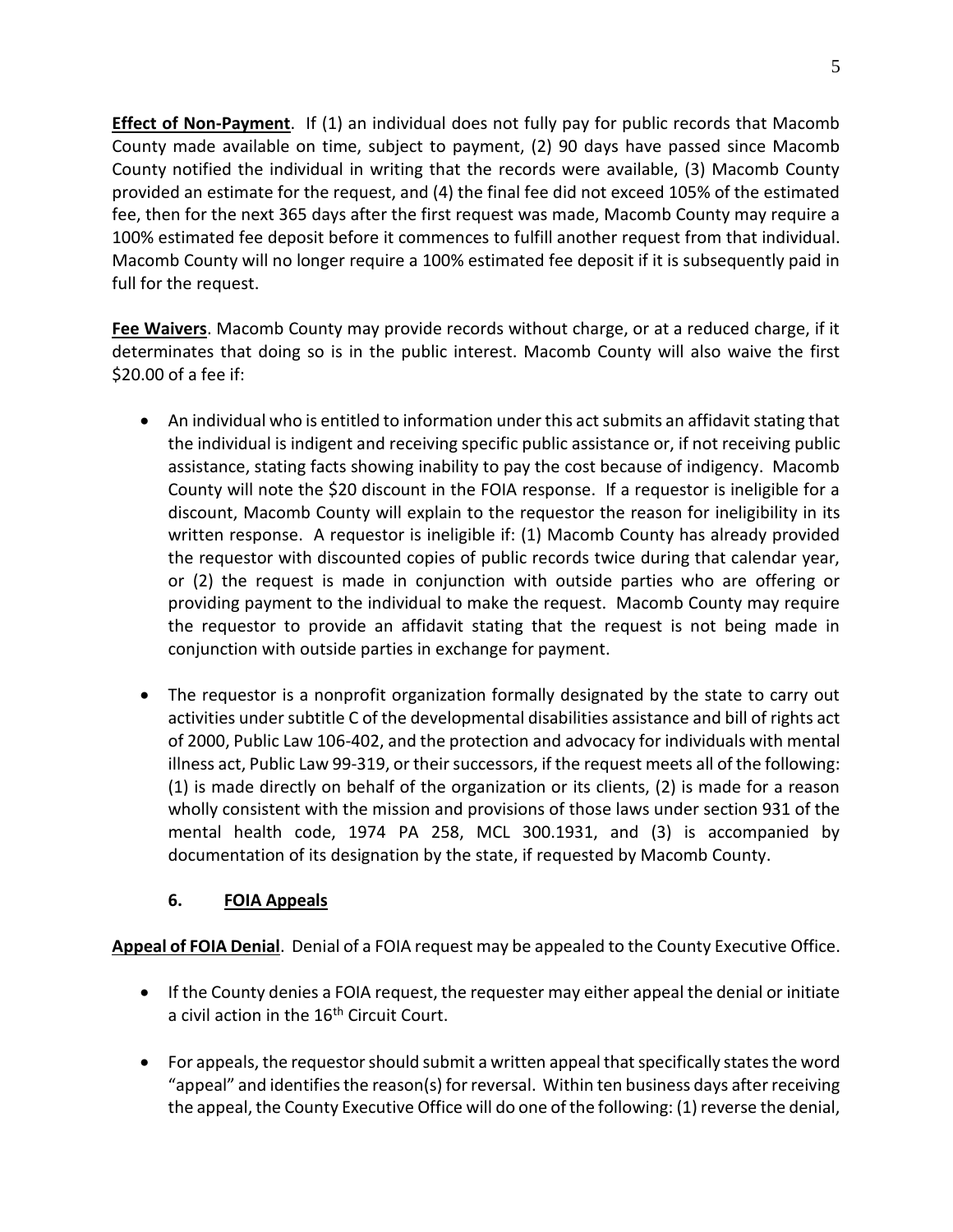(2) uphold the denial, (3) reverse the denial in part and uphold the denial in part, or (4) under the unusual circumstances, issue a notice extending up to ten business days the period during which the department head will decide the written appeal. No more than one extension will be allowed per appeal.

**Appeal of FOIA Fee**. The amount charged for a FOIA fee may be appealed to the County Executive Office.

- The requestor should submit a written appeal that specifically states the word "appeal" and identifies how the required fee exceeds the amount permitted under the County's available procedures and guidelines for FOIA. Within ten business days after receiving the appeal, the County Executive Office will do one of the following: (1) waive the fee, (2) reduce the fee and issue a written determination to the requesting person indicating the specific basis under FOIA that supports the remaining feel the determination will include a certification that the statements in the determination are accurate and that the reduced fee amount complies with these procedures and guidelines and FOIA, (3) uphold the fee and issue a written determination to the requesting person indicating the specific basis under FOIA that supports the fee; the determination will include a certification that the statements in the determination are accurate and that the fee amount complies with these procedures and guidelines and FOIA, (4) issue a notice extending up to ten business days the period during which the head of the public body must respond to the written appeal. The head of the public body will not issue more than one extension per appeal.
- A requestor may appeal the decision regarding a FOIA fee by commencing a civil action. A requestor may not commence a civil action regarding a FOIA fee unless he or she first appealed the fee to the County Executive Office.